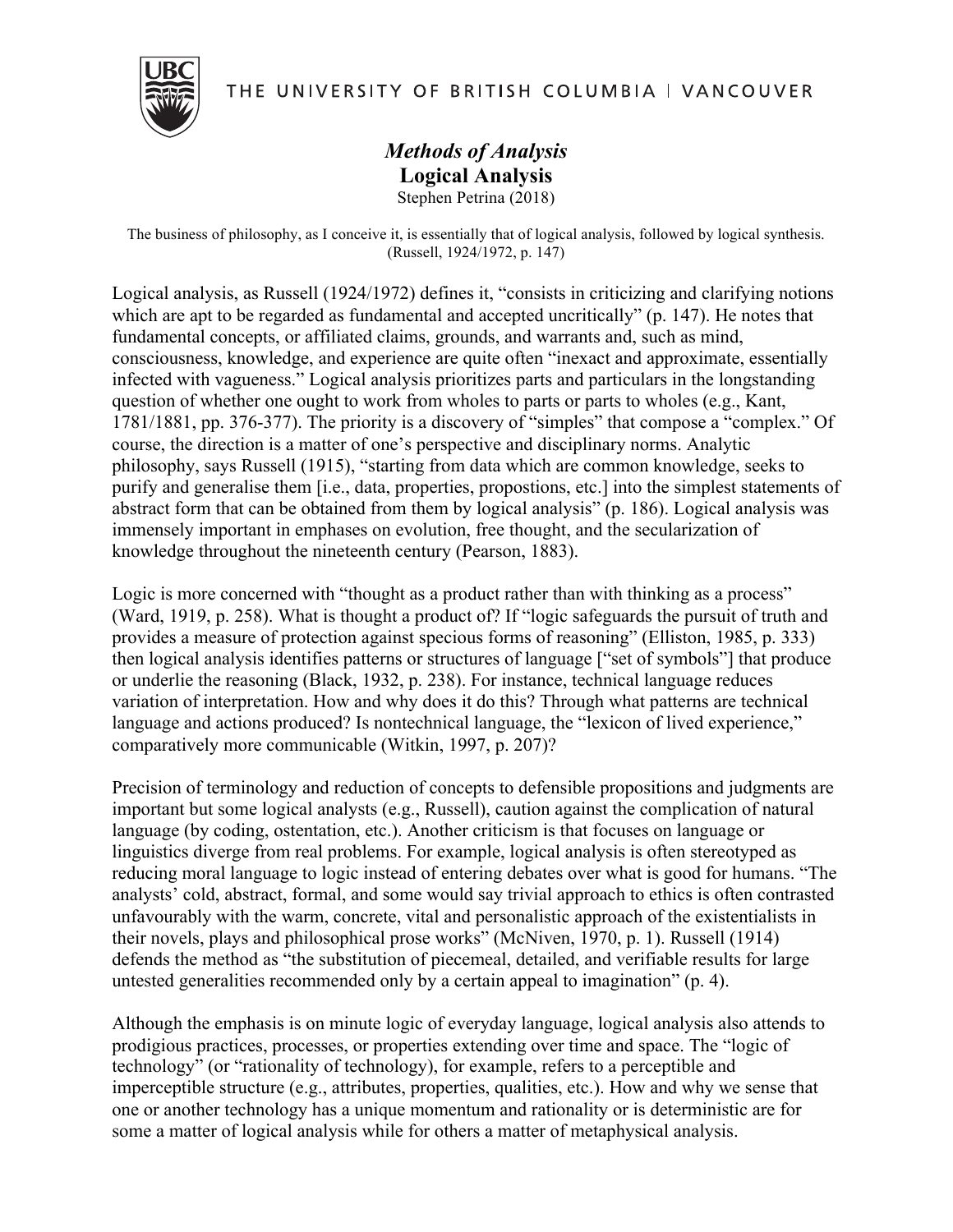- 1. Two questions are herein begged: What is analysis? and What is logic?
	- a. Analysis
		- i. Leavis (1948, p. 70): Analysis is not a dissection of something that is already and passively there. What we call analysis is, of course, a constructive or creative process.... It is a re-creation in which, by a considering attentiveness, we ensure a more than ordinary faithfulness and completeness.
		- ii. Ryle (1954, p. 129): What is often, though not very helpfully, described as 'the analysis of concepts', is rather an operation— if you like a 'synoptic' operation— of working out the parities and the disparities of reasoning between arguments hinging on the concepts of one conceptual apparatus and arguments hinging on those of another. The need to undertake such operations first makes itself felt only when some dilemma shows its horns.
- 2. Analytic Philosophy & Logic
	- a. Kant's Second Antinomy
		- i. Kant (1781/1881, pp. 376-377):
			- 1. Thesis. Every compound substance in the world consists of simple parts, and nothing exists anywhere but the simple, or what is composed of it.
			- 2. Antithesis. No compound thing in the world consists of simple parts, and there exists nowhere in the world anything simple.
		- ii. See Russell (1915, pp. 157-158)
	- b. Russell (1910/1917, p. 77): The fact is that symbolism is useful because it makes things difficult.... Now, in the beginnings, everything is self-evident; and it is very hard to see whether one self-evident proposition follows from another or not. Obviousness is always the enemy of correctness. Hence we invent some new and difficult symbolism, in which nothing seems obvious. Then we set up certain rules for operating on the symbols, and the whole thing becomes mechanical. In this way we find out what must be taken as premise and what can be demonstrated or defined.
	- c. Russell (1915, p. 185): Every subject-matter, it would seem, can give rise to philosophical investigations as well as to the appropriate science, the difference between the two treatments being in the direction of movement and in the kind of truths which it is sought to establish. In the special sciences, when they have become fully developed, the movement is forward and synthetic, from the simpler to the more complex. But in philosophy we follow the inverse direction: from the complex and relatively concrete we proceed towards the simple and abstract by means of analysis, seeking, in the process, to eliminate the particularity of the original subject-matter, and to confine our attention entirely to the logical *form* of the facts concerned.
	- d. Russell (1915, p. 186): Between philosophy and pure mathematics there is a certain affinity, in the fact that both are general and *a priori*.... Mathematics and philosophy differ, however, in their manner of treating the general properties in which all possible worlds agree; for while mathematics, starting from comparatively simple propositions, seeks to build up more and more complex results by deductive synthesis, philosophy, starting from data which are common knowledge, seeks to purify and generalise them into the simplest statements of abstract form that can be obtained from them by logical analysis.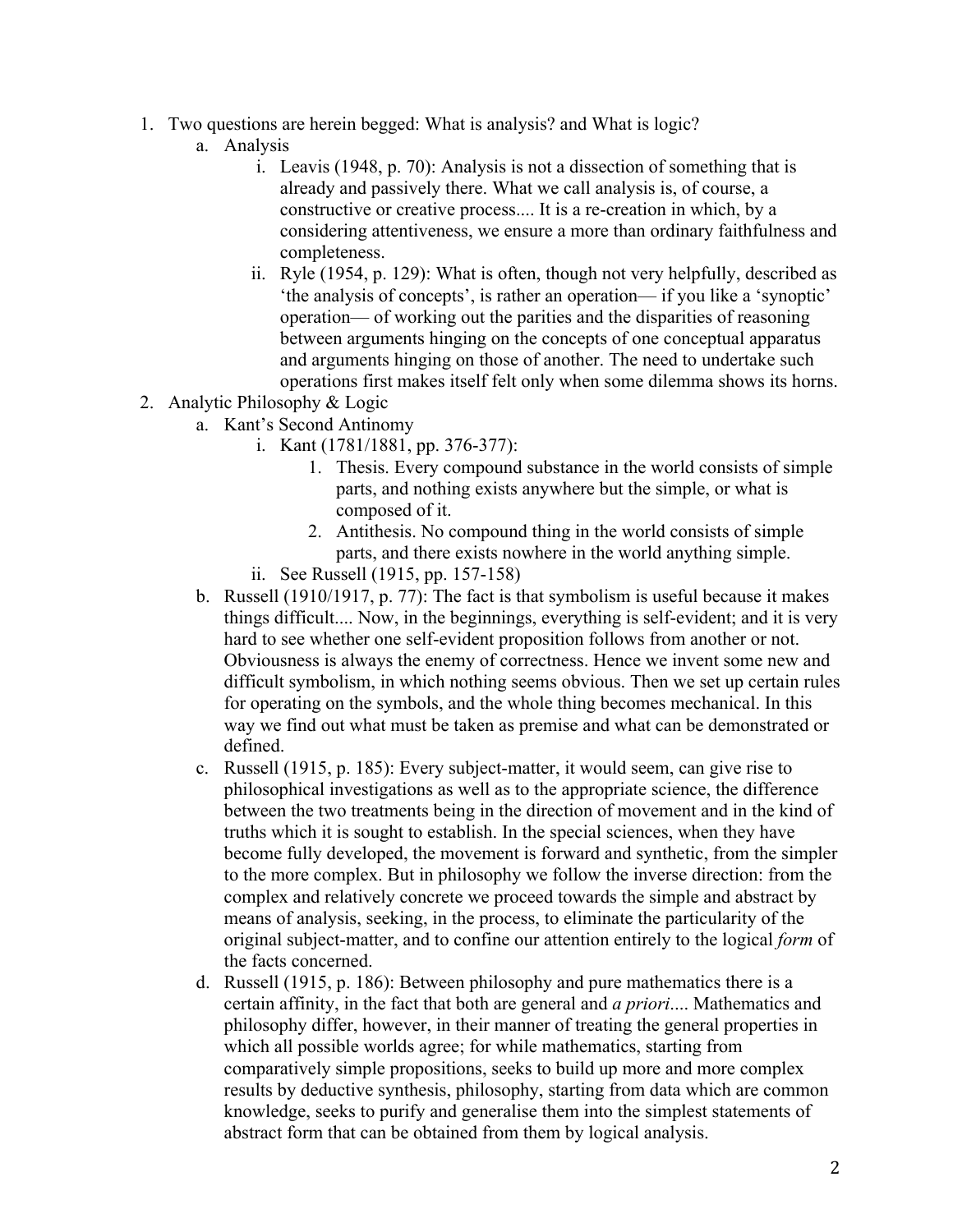- e. Russell (1915, p. 211): The nature of philosophic analysis, as illustrated in our previous lectures, can now be stated in general terms. We start from a body of common knowledge, which constitutes our data. On examination, the data are found to be complex, rather vague, and largely interdependent logically. By analysis we reduce them to propositions which are as nearly as possible simple and precise, and we arrange them in deductive chains, in which a certain number of initial propositions form a logical guarantee for all the rest. These initial propositions are *premisses* for the body of knowledge in question. Premisses are thus quite different from data— they are simpler, more precise, and less infected with logical redundancy.
- f. Russell (1924/1972, p. 147): The business of philosophy, as I conceive it, is essentially that of logical analysis, followed by logical synthesis.
- g. Wisdom (1933/1954, pp. 4, 8): If you stimulate a philosopher in a suitable way he [she or they] will begin to philosophize. To philosophize is to analyse.... The philosopher's intention is increased clearness in the apprehension of the ultimate structure of facts.
- h. Nagel (1936, p. 13): In philosophic analysis, as distinct from other kinds, we pass from one level of abstraction to a level at least one degree lower, aiming finally at reference to bare particulars and the explicit mode of their configuration. Philosophic analysis therefore has a direction; its intent is to reveal the structure of facts, expressed by sentences referring to them indirectly, by exhibiting directly their component elements and their interrelations. It is, consequently, an acknowledged presupposition of the whole procedure that there should be "basic" or "ultimate" facts, i.e., facts which are absolutely specific and simple, not containing any elements which are themselves complexes of other elements.
- i. Dummett (1975/1978, p. 458): Only with Frege [and his work on symbolic logic in the 1870s and 1880s] was the proper object of philosophy finally established: first, that the goal of philosophy is the analysis of the structure of *thought*; secondly, that the study of *thought* is to be sharply distinguished from the study of the psychological process of *thinking*; and, finally, that the only proper method for analysing thought consists in the analysis of *language*.
- j. Dummett (1994, p. 4): What distinguishes analytical philosophy, in its diverse manifestations, from other schools is the belief, first, that a philosophical account of thought can be attained through a philosophical account of language, and, secondly, that a comprehensive account can only be so attained.
- 3. Conceptual History
	- a. Perkins (1876, p. 41): Which is of the more importance: the logical analysis of language, or its etymology and syntax? They go hand in hand to a large extent, but I should say that a pupil would make better progress without a knowledge of the terms used in logical analysis, than without a knowledge of etymology and syntax.
	- b. Kries & Neurath (1929/1972, pp. 306-307): It is the method of logical analysis that essentially distinguishes recent empiricism and positivism from the earlier version that was more biological-psychological units orientation. If someone asserts "there is a God", "the primary basis of the world is the unconscious", "there is an entelechy which is the leading principle in the living organism", we do not say to him: "what you say is false"; but we ask him: "what do you mean by these statements?" Then it appears that there is a sharp boundary between two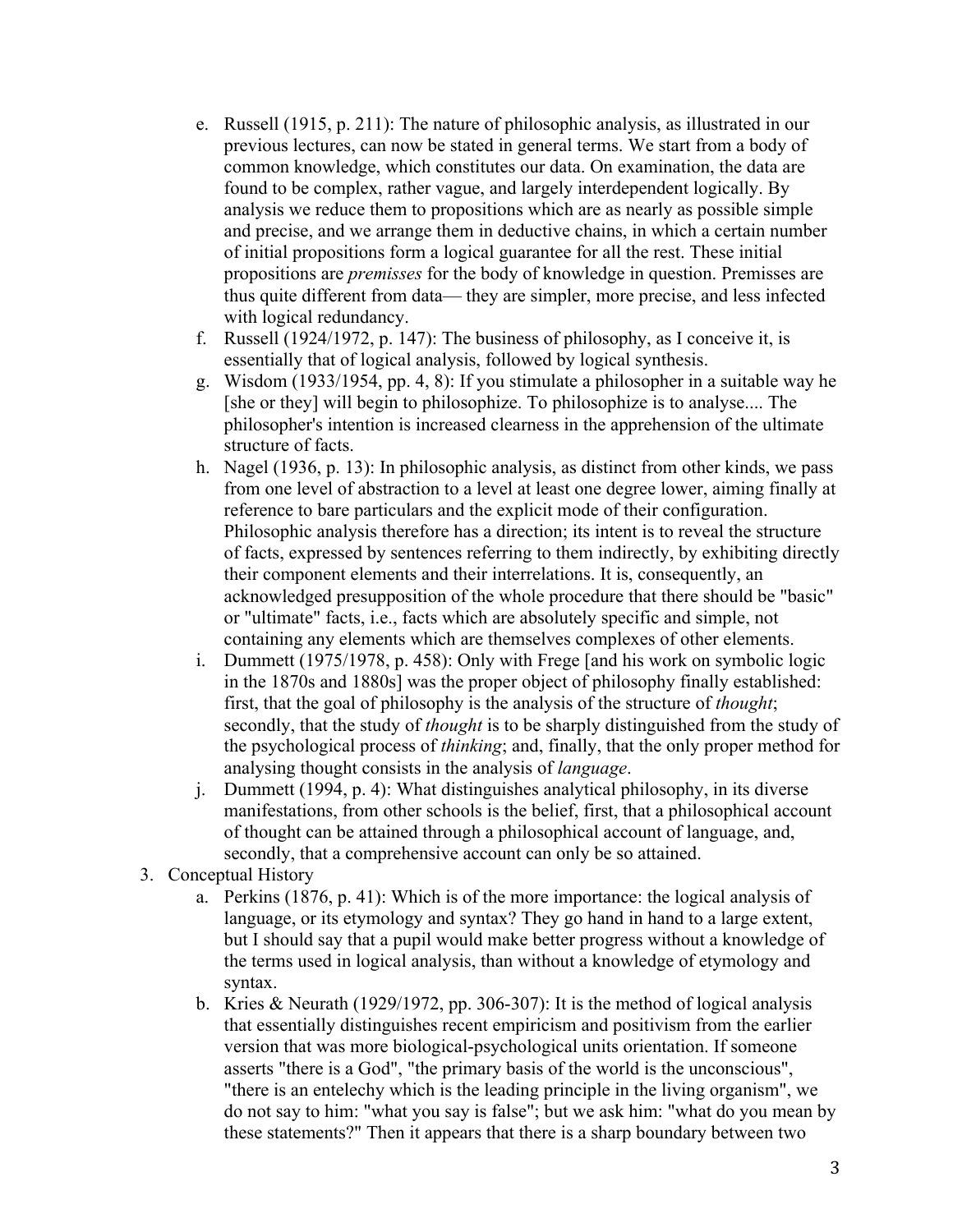kinds of statements. To one belong statements as they are made by empirical science; their meaning can be determined by logical analysis or, more precisely, through reduction to the simplest statements about the empirically given. The other statements, to which belong those cited above, reveal themselves as empty of meaning if one takes them in the way that metaphysicians intend. One can, of course, often re-interpret them as empirical statements; but then they lose the content of feeling which is usually essential to the metaphysician. The metaphysician and the theologian believe, thereby misunderstanding themselves, that their statements say something, or that they denote a state of affairs. Analysis, however, shows that these statements say nothing but merely express a certain mood and spirit.

- c. Wienpahl (1959, p. 60): In 1931 Rudolph Carnap, one of a group of philosophers often called logical positivists, published in *Erkenntnis* an essay entitled "*Überwindung der Metaphysik durch logische Analyse der Sprache*" (Conquest of Metaphysics by Logical Analysis of Language). The essay was written in connection with the positivists' program for the elimination of metaphysics from philosophy and science. The attempt resulted from the view that philosophy is nothing more than the clarification of scientific and other concepts by means of logical analysis, and was based upon the conviction that metaphysical concepts and propositions are meaningless.
- d. O'Farrell (1970, p. 156): What passes for philosophy in many of the Anglo Saxon universities: linguistic analysis, is not and cannot be concerned with the truth of the real. From an analysis of the elements of the use of language one can never reach what speech is, anymore than one can reach, as we have seen, the whole from the addition of partial aspects.
- 4. Techniques of Logic
	- a. Euler or Venn Diagrams
		- i. Euler, "Of Syllogisms, and Their Different Forms, when the First Proposition is Universal" (1761/1802, p. 398):

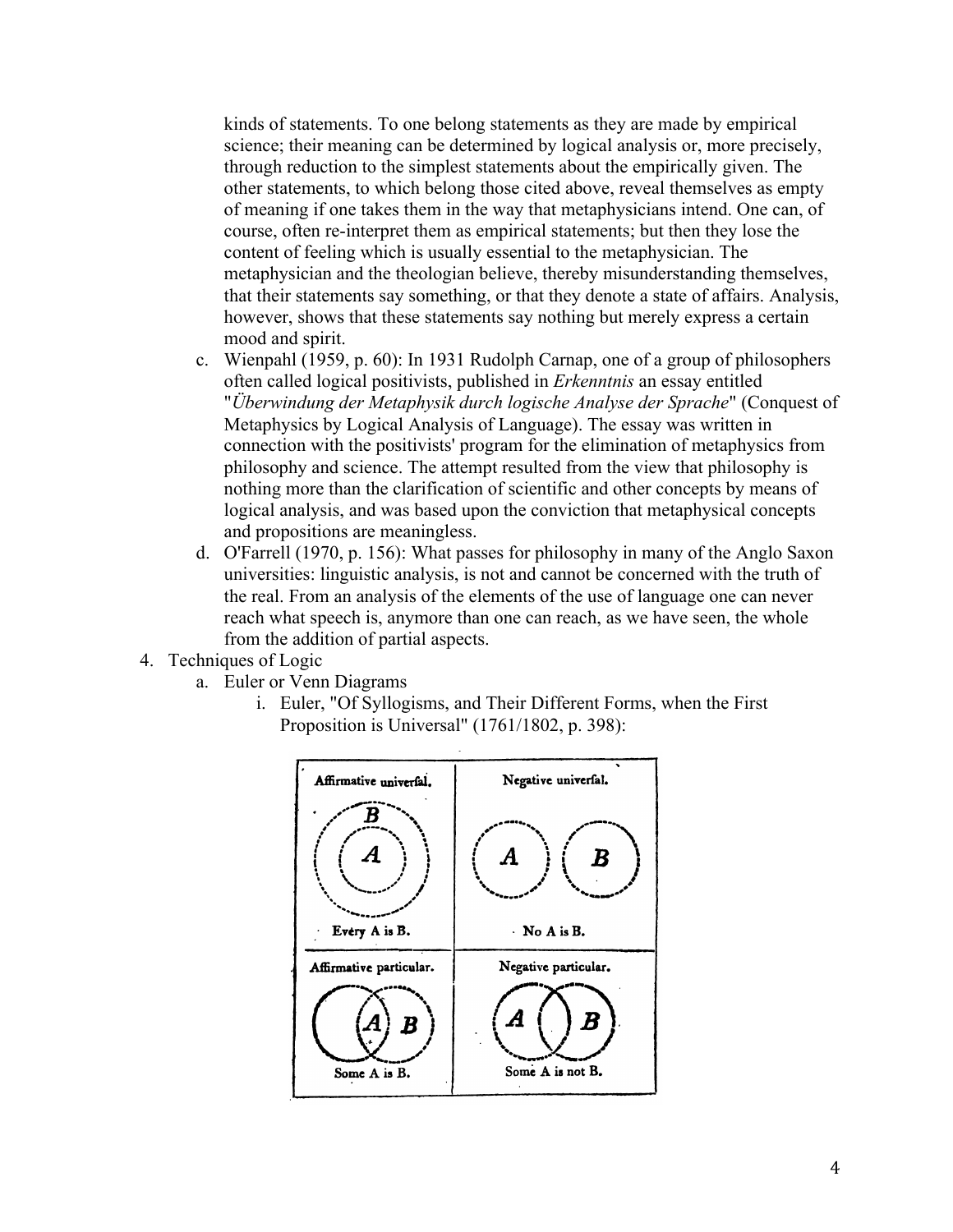- ii. Venn, "On the Diagrammatic and Mechanical Representation of Propositions and Reasonings" (1880):
	- 1. (p. 1): Schemes of diagrammatic representation have been so familiarly introduced into logical treatises during the last century or so, that many readers, even of those who have made no professional study of logic, may be supposed to be acquainted with the general nature and object of such devices. Of these schemes one only, viz. that commonly called "Eulerian circles," has met with any general acceptance.
	- 2. (pp. 15-16): It will be easily seen that such methods as those here described readily lend themselves to mechanical performance.... it does not seem to me that any contrivances at present known or likely to be discovered really deserve the name of logical machines. It is but a very small part of the entire process which goes to form a piece of reasoning which they are capable of performing. For, if we begin from the beginning, that process would involve four tolerably distinct steps. There is, first, the statement of our data in accurate logical language. This step deserves to be reckoned, since the variations of popular language are so multitudinous, and often so vague and ambiguous, that they may need careful consideration before they can be reduced to form. Then, secondly, we have to throw these statements into a form fit for the engine to work with— in this case the reduction of each proposition to its elementary denials.
	- 3. (p. 3): the proposition " Some X is not Z" needs *three* other diagrams:



- b. Truth Tables
- 5. Techno-Logic
	- a. Veblen
		- i. Veblen (1906, p. 598): In the modem culture, industry, industrial processes, and industrial products have progressively gained upon humanity, until these creations of man's [and woman's] ingenuity have latterly come to take the dominant place in the cultural scheme; and it is not too much to say that they have become the chief force in shaping men's [and women's] daily life, and therefore the chief factor in shaping men's [and women's] habits of thought. Hence men [and women] have learned to think in the terms in which the technological processes act. This is particularly true of those men [and women] who by virtue of a peculiarly strong susceptibility in this direction become addicted to that habit of matter-of-fact inquiry that constitutes scientific research.
		- ii. Veblen (1914, p. 241): In this modern machine technology the ruling norm is the highly impersonal, not to say brutal, concept of mechanical process,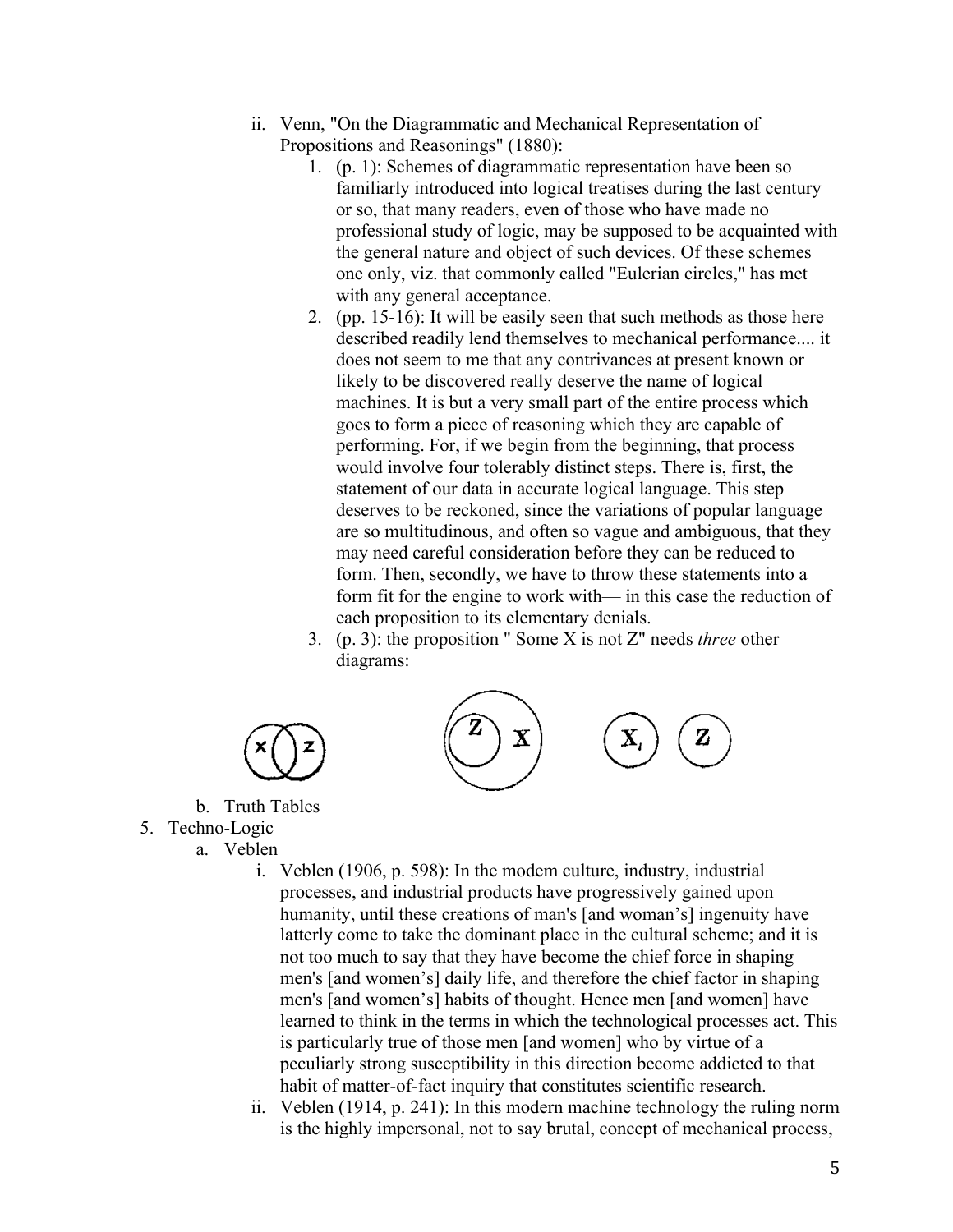blind and irresponsible. The logic of this technology, accordingly, is the logic of the machine process,— a logic of masses, velocities, strains and thrusts, not of personal dexterity, tact, training, and routine. In the degree in which the information that comes to hand comes encumbered with a teleological bias, a connotation of personal bent, it is unavailable or refractory under this logic.

- b. Weber (1920/2001, p. 158): Now evidently the capitalism specific to the modern West has been strongly influenced above all by advances in the realm of *technology*. The nature of the rationality of modern Western capitalism is today determined by the calculability of factors that are technically decisive. Indeed, these factors are the foundation for all more exact calculation. In turn this calculability is rooted fundamentally in the characteristic uniqueness of Western science, and especially in the natural sciences grounded in the exactness of mathematics and the controlled experiment.
- c. Meadows (1948, p. 175): It has been the machine-tooled art of a practical people who appreciated and prized the logic of machine technology. That logic is one which puts a premium on the flow of goods and services in greater abundance and at lower costs.
- d. Critique of Techno-Logic & Techno-Rationality
	- i. Marcuse (1941, p. 418): Veblen was among the first to derive the new matter-of-factness from the machine process, from which it spread over the whole society.
	- ii. Marcuse (1941, pp. 422-423): As the laws and mechanisms of technological' rationality spread over the whole society, they develop a set of truth values of their own which hold good for the functioning of the apparatus-and for that alone. Propositions concerning competitive or collusive behavior, business methods, principles of effective organization and control, fair play, the use of science and technics are true or false in terms of this value system, that is to say, in terms of instrumentalities that dictate their own ends. These truth values are tested and perpetuated by experience and must guide the thoughts and actions of all who wish to survive. Rationality here calls for unconditional compliance and coordination, and consequently, the truth values related to this rationality imply the subordination of thought to pregiven external standards. We may call this set of truth values the technological truth, technological in the twofold sense that it is an instrument of expediency rather than an end in itself, and that it follows the pattern of technological behavior.
	- iii. Taubes, "For Max Horkheimer on his sixtieth birthday 1955" (1956, pp. 12, 14): In the technological frame of reference the universality of reason has become purely formal: one element can be substituted by another element. Even men [and women] become interchangeable parts. Individuals are stripped of their individuality not by external compulsion but by the very rationality under which they live and act. The point is that today the apparatus to which individuals are to adjust and to adapt themselves is so "rational" that individual protest and liberation appear not only as hopeless, but as utterly irrational... In the technological language, however, the critical function of reason is eclipsed and reason becomes an instrument for the optimum adaption of means to ends. Thus the pursuit of